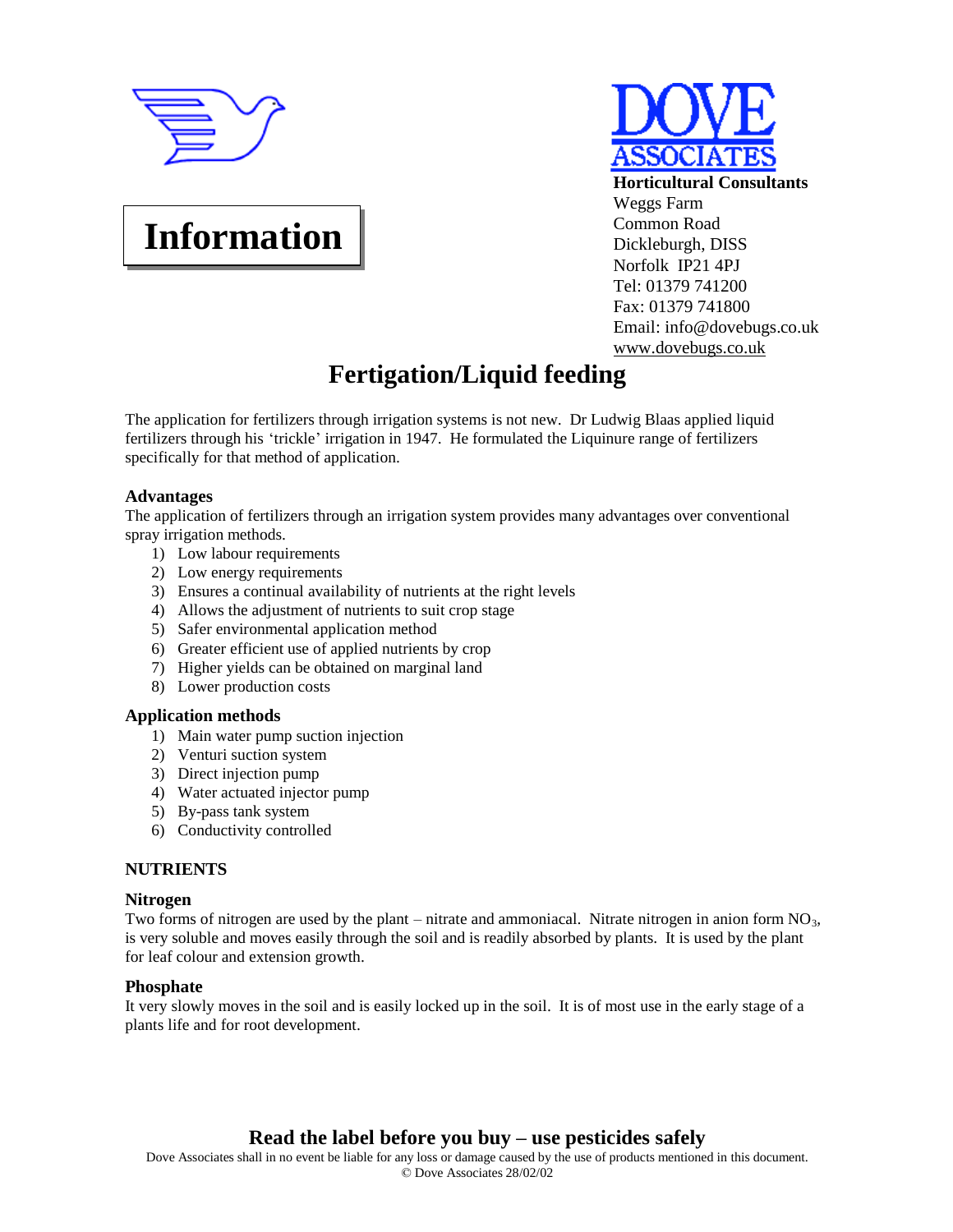# **Potassium**

Potash ions react with the clay colloid by displacing Calcium and other ions. They do not move very quickly in water once attached to the soil. Plants can, however, readily obtain the absorbed nutrients. This nutrient influences both internal and external crop quality. It intensifies flower and fruit colour and will increase resistance to low temperature and disease.

# **PRACTICAL ASPECTS**

# **Calculation of liquid feed formulae**

The nutrient content of the base materials used to make up a feed is used to calculate the formula used. The ppm of each nutrient, kgs/ha or plant food ratio, are the standards to which the formula is made.

|                        | % of Nutrient |    |              |  |
|------------------------|---------------|----|--------------|--|
|                        |               |    | $N$ P K $Mg$ |  |
| Ammonium nitrate       | 34            |    |              |  |
| Monoammonium phosphate | 11            | 48 |              |  |
| Potassium nitrate      | 13            |    | 42           |  |
| Calcium nitrate        | 15            |    |              |  |
| Phosphoric acid        |               | 52 |              |  |
| Magnesium sulphate     |               |    |              |  |

# **Colour dyes**

Use these to aid detection of fertilizer in the water and as a guide to dilution rate. Disulphine Blue Fluorescein Naphthalene Orange

#### **Dissolving nutrients**

| Solubility table grm/100ml | Cold Hot |     |
|----------------------------|----------|-----|
| Ammonium nitrate           | 118      | 871 |
| Calcium nitrate            | 102      | 376 |
| Urea                       | 78       |     |
| Monoammonium phosphate     | 22       | 173 |
| Potassium nitrate          | 13       | 247 |
| Magnesium sulphate         | 26       | 73  |
| Sodium borate              | 1        | 14  |
| Ferrous sulphate           | 15       | 48  |
| Sodium molybdate           | 56       | 115 |

# **Control of feed strength**

Keep a check on strength of nutrients in water to avoid root damage and to keep a check on both water and soil pH. Use a conductivity and pH meter to check this.

# **Corrosive properties of stock solution**

The stock solution is very corrosive and should be kept in plastic tanks with plastic pipe fittings used for its transfer. The use of 1.0% sodium dichromate will reduce corrosion.

Liquid feeds are usually made up into a stock solution, which is injected into the water flow at a recognised dilution rate. The formula for calculating the amount of product is as follows:

|                   | ppm of nutrient x dilution rate |   | 100        |
|-------------------|---------------------------------|---|------------|
| $\text{arm/lt} =$ | 1.000                           | X | % nutrient |
| or                |                                 |   |            |
|                   | fertilizer weight $x$ 1,000     |   | % nutrient |
| $ppm =$           | dilution                        |   | 100        |

# **Read the label before you buy – use pesticides safely**

Dove Associates shall in no event be liable for any loss or damage caused by the use of products mentioned in this document. © Dove Associates 28/02/02